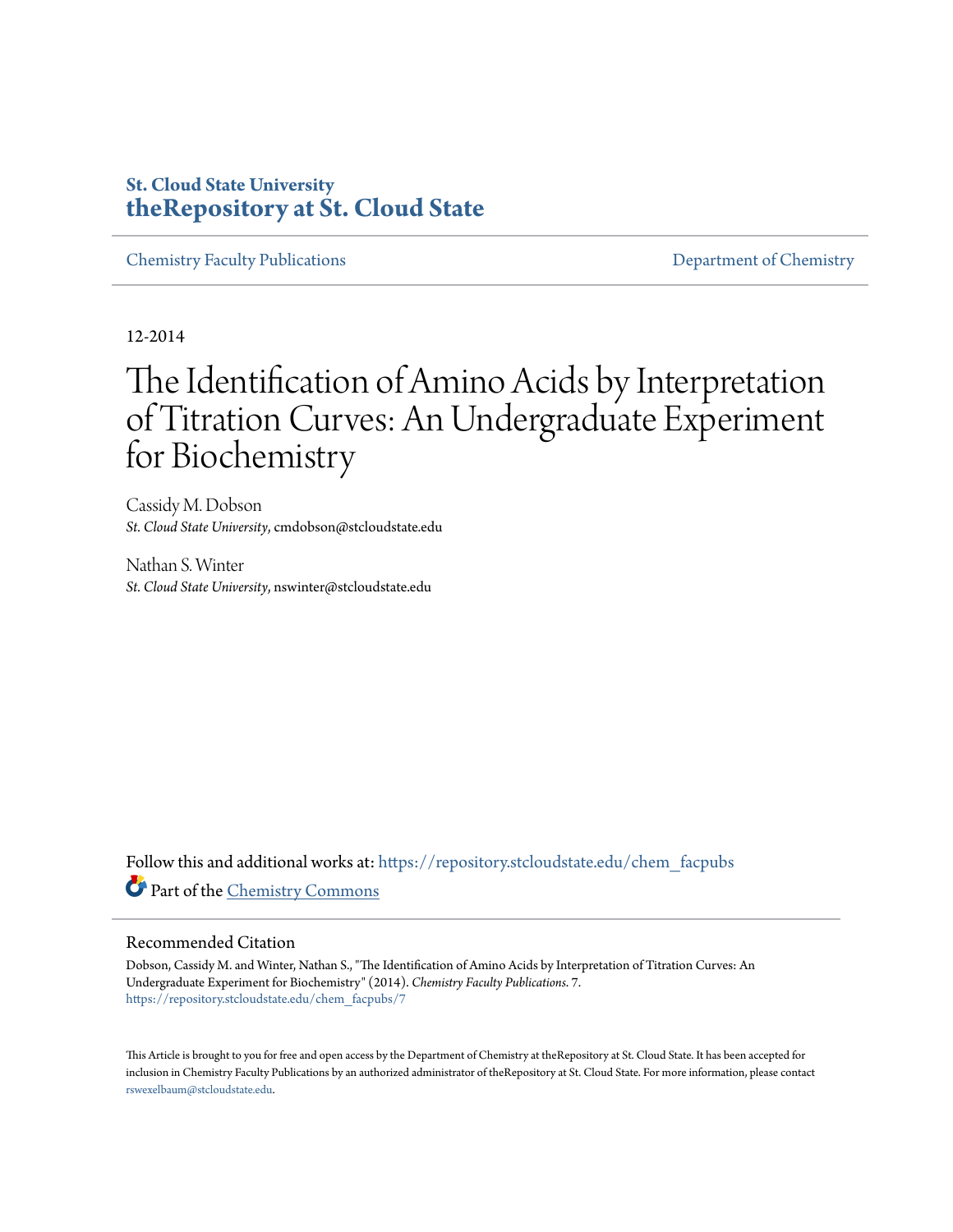# **The Identification of Amino Acids by Interpretation of Titration Curves: An Undergraduate Experiment for Biochemistry**

#### **Cassidy M. Dobson, Nathan S. Winter\***

Department of Chemistry and Biochemistry, St. Cloud State University, St. Cloud, Minnesota, United States \*Corresponding author: nswinter@stcloudstate.edu

*Received November 08, 2014; Revised December 08, 2014; Accepted December 25, 2014*

**Abstract** Undergraduate biochemistry students should have great familiarity with titration curves. These curves allow the prediction of protonation states, charges, and isoelectric points. Here we describe an experiment in which students identify four amino acids based on their titration behavior. Students make solutions of each unknown amino acid and monitor the change in pH upon adding aliquots of a strong base. They identify the amino acids based on the shapes of the curves. They annotate the plots with isoelectric points, pKas, buffering regions and the structures of the amino acids.

#### *Keywords: titration curve, amino acids, pH, biochemistry, pKa, isoelectric point*

**Cite This Article:** Cassidy M. Dobson, and Nathan S. Winter, "The Identification of Amino Acids by Interpretation of Titration Curves: An Undergraduate Experiment for Biochemistry." *World Journal of Chemical Education*, vol. 2, no. 4 (2014): 59-61. doi: 10.12691/wjce-2-4-3.

### **1. Introduction**

Familiarity with amino acid chemistry including pKa values, pI values and protonation states is important for every biochemist. The protonation states of amino acids are important for understanding enzymatic catalysis, pH induced conformational changes, and the intermolecular interactions which stabilize tertiary and quaternary structure of proteins.

Creating a titration curve for a weak acid, such as phosphoric acid or an amino acid  $[1,2,3,4,6]$  is a typical undergraduate laboratory experiment. Indeed dozens of examples of titration curve exercises can be found by running a simple internet search. The amino acid titration described here is unique in that the students do not know which amino acid they are titrating. Instead students know they have one of four amino acids which they have to identify based on the shape of their titration curves. This experiment is valuable because students must fully exercise their understanding of amino acid chemistry.

This experiment is a beneficial introductory lab for students in biochemistry. It familiarizes them with how functional groups contribute to form a complex titration curve as well as how pH can influence protonation state [\[2,4,6,7,8,9\].](#page-3-0) This experiment requires only minimal laboratory equipment including pH meters and micropipettes. Other reagents include concentrated solutions of hydrochloric acid and sodium hydroxide and the four amino acids.

Students analyze lysine, glutamine, glutamic acid, and histidine (CAS numbers L5501, G3203, G1251 and H8000). These amino acids were selected because they

have quite similar molar masses (155.1 for histidine, 146.2) for lysine, 146.1 for glutamine and 147.1 for glutamic acid [\[7\]\)](#page-3-1), so that equal masses of the amino acids will make solutions of approximately the same concentration. This is important so that the titration curves can be superimposed to assist with the correct identification of the amino acids.

Each of these amino acids has a different side chain chemistry [\(Figure 1\)](#page-1-0). Lysine and histidine are basic amino acids, glutamic acid is acidic and glutamine is a neutral, polar amino acid. The differences in the type of amino acid [\(Table 1\)](#page-1-1) produce different titration curve signatures.

<span id="page-1-0"></span>

**Figure 1**. The predominate forms of glutamine, glutamic acid, lysine and histidine as they occur at physiological pH.

**Table 1. pKa and pI values of the amino acids utilized in this experiment**

<span id="page-1-1"></span>

| Amino Acid    | pKa-COOH | $pKa - NH_3^+$ | pKa -R | pI   |
|---------------|----------|----------------|--------|------|
| Glutamine     | 2.17     | 9.13           | N/A    | 5.65 |
| Glutamic acid | 2.19     | 9.67           | 4.25   | 3.22 |
| Histidine     | 1.82     | 9.17           | 6.00   | 7.59 |
| Lysine        | 2.18     | 8.95           | 10.53  | 9.74 |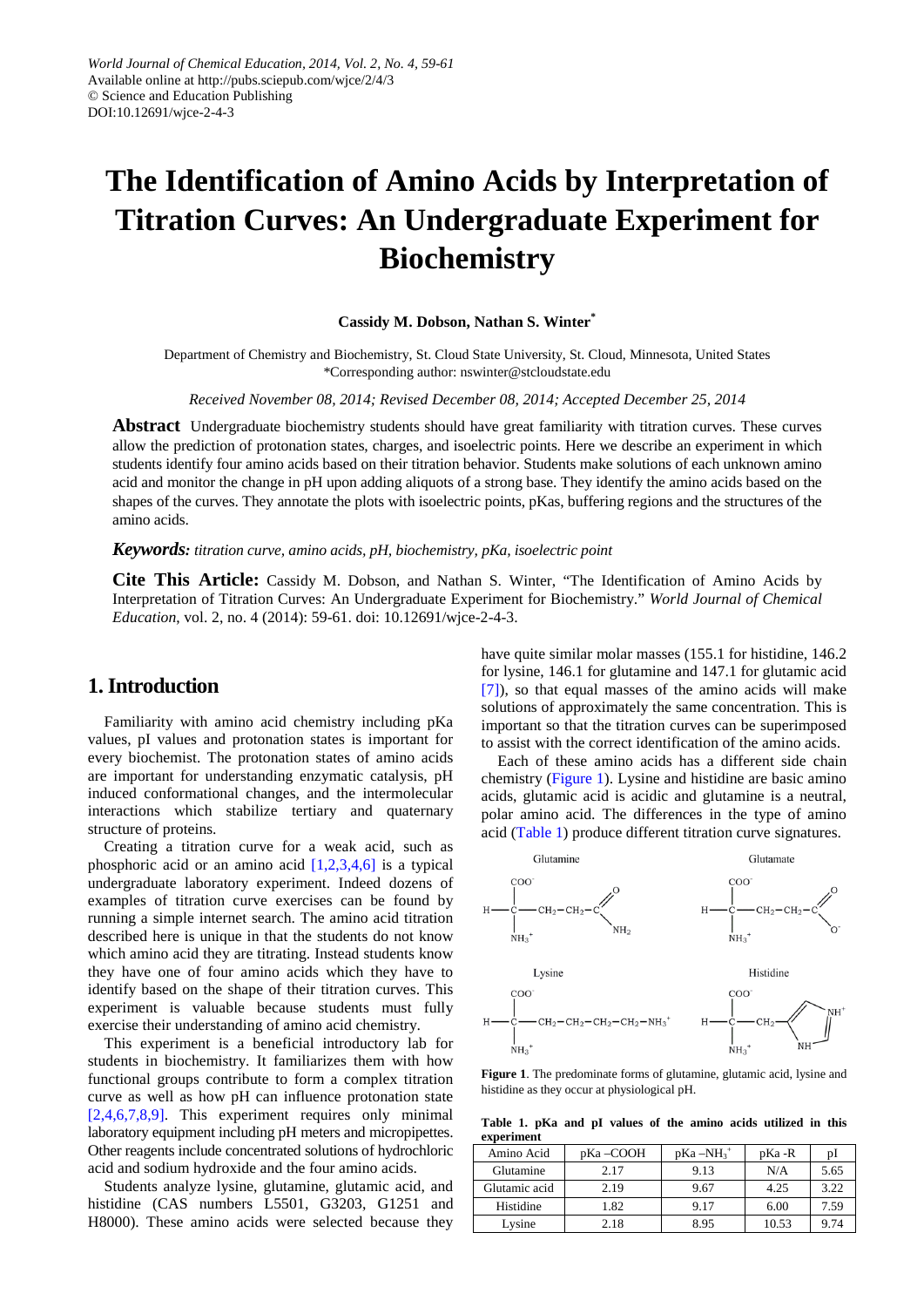Each amino acid utilized in this experiment has a different side chain chemistry. Glutamine does not have a titratable R-group and therefore has a distinct titration curve signature from all of the other amino acids who have three titratable groups. Histidine contains an additional pKa value at around a pH of 6 and is thus able to be differentiated from the acidic residue Glutamic acid and the basic residue Lysine.

#### **2. Experimental Procedure**

Amino acid solids labeled A, B, C and D are provided and each student is instructed to make 25 mLs of a 20 mM solution of each amino acid. The amino acids in this experiment have comparable molar masses (155.1 for histidine, 146.2 for lysine, 146.1 for glutamine and 147.1 for glutamic acid [\[7\]\)](#page-3-1) and therefore the same mass can be used to prepare each amino acid solution irrespective of the identity. For consistency all students are directed to use the molar mass of lysine.

After calibrating the pH meter, a 60 mM HCl solution is used to bring the pH of each amino acid solution to 2 to ensure all the unknowns have the same starting point. Once a pH of 2 is achieved 1.000 mL aliquots of 50 mM sodium hydroxide are added and the resulting pH is recorded after each addition after each addition is recorded. This process is repeated for each amino acid. All amino acid titrations can be completed in a three hour laboratory period.

Titration curves (pH *vs.* equivalents of base) are graphed, and used to determine the identity of each amino acid. By overlaying at least three curves the identity of each amino acid can be determined. The resultant titration curves are analyzed for pKa values which assists in determination of the identity of each amino acid. In the final lab report students annotate each curve with the experimentally determined pKa values, any buffering regions present, and the structures of the amino acids at the different protonation states. Finally, based on the structures the experimental isoelectric point is determined. A graph generated from student data showing the superimposition of all four titration curves is shown in [Figure 2.](#page-2-1)

#### **2.1. Hazards**

Hydrochloric acid and sodium hydroxide may be fatal if swallowed or inhaled, are extremely corrosive, and skin or eye contract may cause severe burns and permanent harm. The amino acids present minimal hazards.

### **3. Results**

As can be seen in [Figure 2,](#page-2-1) each amino acid has a distinct titration curve. The shapes of these curves allow the students to properly identify the amino acids. In addition, this experiment provides a solid foundation of characteristics of amino acids and how their protonation states change at different pH values. Amino acid titration curves are vital to understanding not only how pH influences amino acid chemistry, but are integral to understand protein structure.

<span id="page-2-1"></span>

**Figure 2.** Titration curves of the amino acids histidine, glutamine, glutamic acid and lysine. Based on the shape of the titration curves students are able to differentiate the four amino acids

Each amino acid curve has distinct characteristics that make them easily interpretable. Histidine shows a distinct plateau near pH 6 due to the imidazole side chain. Glutamic acid is easily identified as it contains two acidic groups. The curves between lysine and glutamine are harder to distinguish. The glutamine has an additional inflection point at about pH 11, when the amino group becomes fully deprotonated, whereas the two amino groups of lysine blend together for a steady rise for two equivalents of base. Despite the challenges in identification, students are able to appropriately identify the amino acids based on the superimposition of the curves.

## **4. Conclusion**

This experiment successfully demonstrates the ability to generate and analyze a titration curve to distinguish unknown amino acids. Titration curves are important for students to understand. This experiment takes an abstract concept presented in most General Chemistry and Biochemistry textbooks and makes it tactile. By matching the titration curves with the four amino acids students are required to demonstrate their understanding of side chain amino acid chemistry. By annotating their plots, students demonstrate their understanding of protonation states, buffering regions, and isoelectric points. In addition this experiment gives students practical skills such as making solutions and using pH meters.

#### **Acknowledgements**

We would like to thank Nicole Holmberg and our Biochemistry students for participating in this laboratory and providing feedback.

#### **References**

<span id="page-2-0"></span>[1] Barnum, D., (1999). Predicting Acid-Base Titration Curves without Calculations. *Journal of Chemical Education* 76(7): 938- 942.